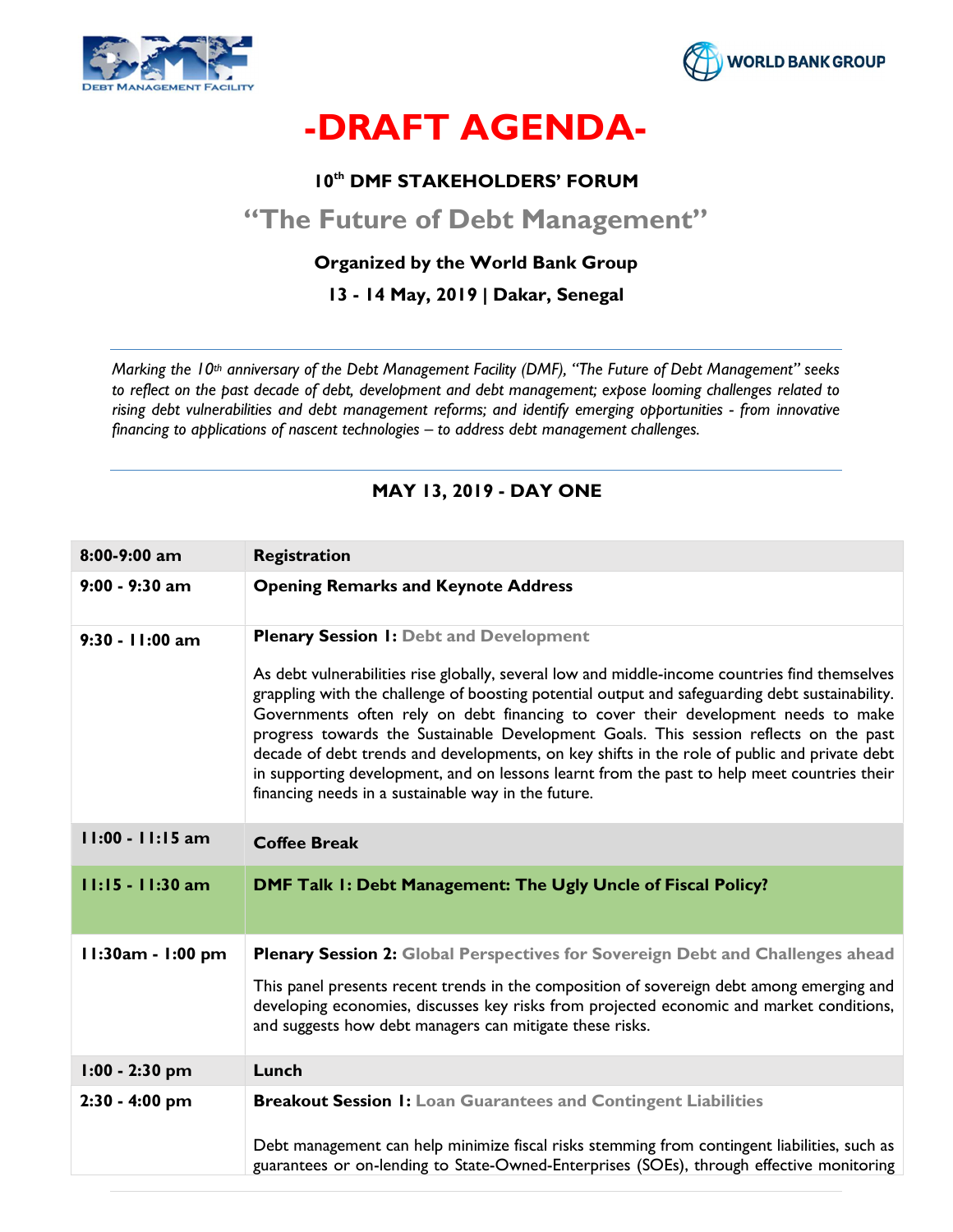



|                  | and reporting. This session will discuss current trends, institutional arrangements, tools and<br>key challenges of monitoring and managing guarantees and contingent liabilities.                                                                                                                                                                                                                                                                                                                                                                                                                                                                                                                                                 |
|------------------|------------------------------------------------------------------------------------------------------------------------------------------------------------------------------------------------------------------------------------------------------------------------------------------------------------------------------------------------------------------------------------------------------------------------------------------------------------------------------------------------------------------------------------------------------------------------------------------------------------------------------------------------------------------------------------------------------------------------------------|
| 2:30 - 4:00 pm   | <b>Breakout Session 2:</b> Reliable Debt Data: The Fundamental Role of the Back-<br><b>Office</b><br>One important objective of debt managers is to meet debt obligations fully and on time. This<br>session will explore sound practices for setting up a back-office and the obstacles that arise<br>when organizing a back-office responsible for recording, settling debt-related transactions,<br>maintaining financial registries, monitoring and preparing debt payments, managing<br>operational risks, and providing the data for debt reporting.                                                                                                                                                                         |
| 4:00 - 4:15 pm   | <b>Coffee Break</b>                                                                                                                                                                                                                                                                                                                                                                                                                                                                                                                                                                                                                                                                                                                |
| 4:15 - 4:30 pm   | <b>DMF Talk 2: Improvements in debt reporting in Africa</b>                                                                                                                                                                                                                                                                                                                                                                                                                                                                                                                                                                                                                                                                        |
| 4:30 - 6:00 pm   | Breakout Session 3: "Domestic Government Bond Markets: Key issues for debt<br>managers"<br>Deepening the financial market provides numerous benefits but also possess a challenge as<br>several connecting actions need to be in place both on the supply and demand sides. These<br>include sound debt management practices supporting market liquidity, inter-institutional<br>coordination, existence of an enabling legal and regulatory framework, appropriate<br>technological infrastructure, diversification of the investor base, among others. The panel will<br>explore key issues for debt managers addressing domestic debt market development,<br>highlighting advances and obstacles to date from current practice. |
| 4:30 - 6:00 pm   | <b>Breakout Session 4: International Bond Issuances: Challenges for Infrequent</b><br><b>Issuers</b><br>Many lower-middle income countries tapped international capital markets for the first time<br>in recent years. The panel will discuss the challenges debut and infrequent bond issuers face<br>during the preparation of bond issuances, interactions with capital markets, and after having<br>issued a bond.                                                                                                                                                                                                                                                                                                             |
| $6:30 - 8:00$ pm | <b>Reception</b>                                                                                                                                                                                                                                                                                                                                                                                                                                                                                                                                                                                                                                                                                                                   |

### MAY 14, 2019 - DAY TWO

| $9:00 - 10:30$ am  | <b>Plenary Session 3: Debt Transparency: A Shared Responsibility</b><br>Public debt transparency has become a pressing issue for the international community,<br>reflecting an evolution of the creditor and instrument landscape and recent cases where<br>disclosure was found to be inadequate. The panel will highlight the importance of debt<br>transparency, discuss the underlying arguments for debt transparency, and identify actions for<br>improvements from a borrower perspective. Policy considerations, operational challenges,<br>and the role of creditors in enhancing debt transparency will also be addressed. |
|--------------------|--------------------------------------------------------------------------------------------------------------------------------------------------------------------------------------------------------------------------------------------------------------------------------------------------------------------------------------------------------------------------------------------------------------------------------------------------------------------------------------------------------------------------------------------------------------------------------------------------------------------------------------|
| $10:30 - 10:45$ am | <b>Coffee Break</b>                                                                                                                                                                                                                                                                                                                                                                                                                                                                                                                                                                                                                  |